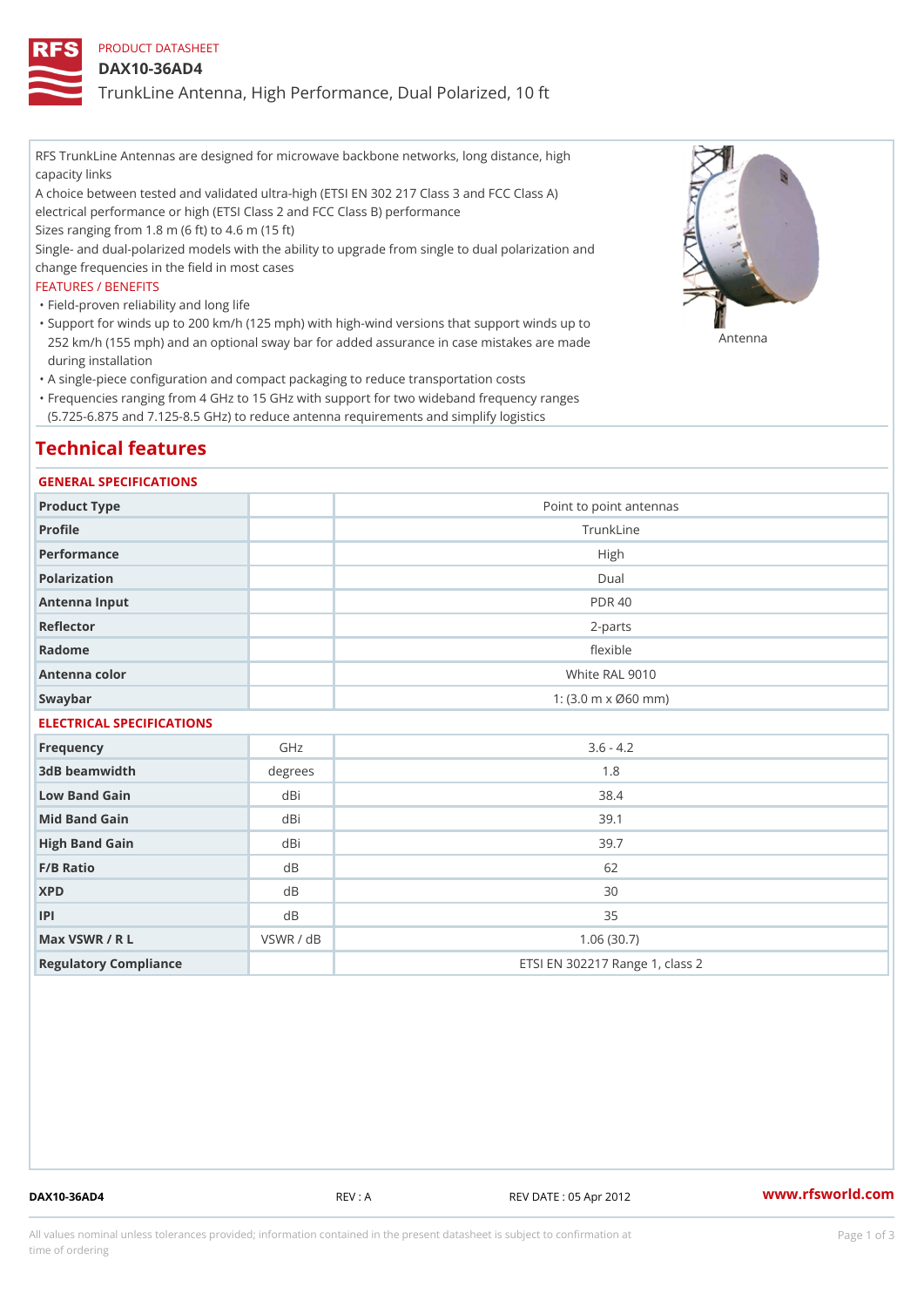# PRODUCT DATASHEET

(in)

m<sub>m</sub> (in)

DAX10-36AD4

TrunkLine Antenna, High Performance, Dual Polarized, 10 ft

| MECHANICAL SPECIFICATIONS                |                        |              |                                                                          |  |  |
|------------------------------------------|------------------------|--------------|--------------------------------------------------------------------------|--|--|
| Diameter                                 |                        | ft $(m)$     | 10(3)                                                                    |  |  |
| Elevation Adjustment                     |                        | degrees      | ± 5                                                                      |  |  |
| Azimuth Adjustment                       |                        | degree:      | ± 5                                                                      |  |  |
| Polarization Adjustment                  |                        | degrees      | ± 5                                                                      |  |  |
| Mounting Pipe Diameter<br>minimum        |                        | $mm$ (in)    | 114(4.5)                                                                 |  |  |
| Mounting Pipe Diameter<br>maximum        |                        | $mm$ (in)    | 114(4.5)                                                                 |  |  |
| Approximate Weight                       |                        | kg (lb)      | 290 (638)                                                                |  |  |
| Survival Windspeed                       |                        | $km/h$ (mph) | 200 (125)                                                                |  |  |
| Operational Windspeed                    |                        | $km/h$ (mph) | 190(118)                                                                 |  |  |
| <b>STRUCTURE</b>                         |                        |              |                                                                          |  |  |
| Radome Material                          |                        |              | PVC coated fabric                                                        |  |  |
| FURTHER ACCESSORIES                      |                        |              |                                                                          |  |  |
| optional Swaybar                         |                        |              | 1: SMA-SK-60-3000A (3.0 m x Ø60 mm)                                      |  |  |
| Further Accessories                      |                        |              | SMA-WK-10: Wind Kit<br>SMA-SKO-UNIVERSAL-L : Universal sway bar fixation |  |  |
| MOUNTOUTLINE                             |                        |              |                                                                          |  |  |
| $Dimenision_A$                           | m <sub>m</sub><br>(in) |              | 3220 (126.8)                                                             |  |  |
| $Dimen sion_B$                           | m m<br>(in             |              | 1840 (72.4)                                                              |  |  |
| $Dimension_C$                            | m m<br>(in)            |              | 550 (21.7)                                                               |  |  |
| $Dim_D - D -$<br>$114mm(4.5_{ir})$ $Rip$ | m m                    |              | 190(7.5)                                                                 |  |  |
| $Dimension$ = E                          | m m                    |              | 370 (14.6)                                                               |  |  |

Dimension\_F

1440 (56.9)

DAX10-36AD4 REV : A REV DATE : 05 Apr 2012 [www.](https://www.rfsworld.com)rfsworld.com